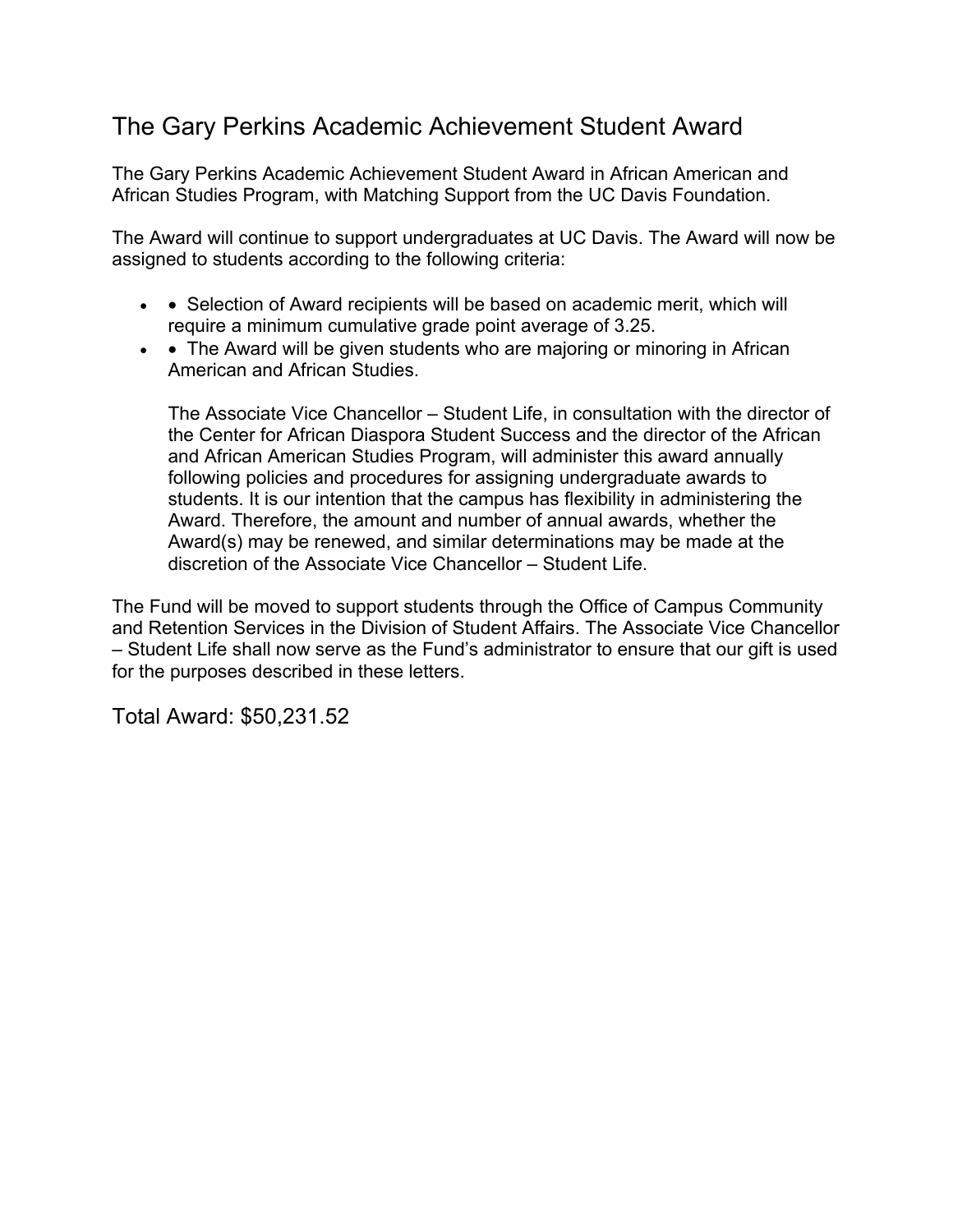# Leslie A. Campbell Fund for Student Achievement Award

The Award will continue to support undergraduates at UC Davis. The Award will now be assigned to students according to the following criteria:

- $\bullet\;$   $\bullet\;$  Selection of Award recipients will be based on academic merit, which will require a minimum cumulative grade point average of 3.25.
- • The Award will be given students who are majoring or minoring in African American and African Studies.
- Join alums Darryl '83 and Lois '85 Goss in supporting Leslie A. Campbell
- Fund for Student Achievement which provides support for the current
- needs of African Diaspora students at UC Davis. This Fund is building towards a
- \$50,000 Endowment to perpetually provide students the appropriate resources
- necessary for holistic (academic, cultural, social and professional) success.

# Total Award: \$50,000

**Goss Family Endowment**- Program support for African American and African **Studies** 

#### **Gary Perkins:**

- Selection of Award recipients will be based on academic merit, which will require a minimum cumulative grade point average of
- 3.25. · The Award will be given to undergraduate students who are majoring or minoring in African American and African Studies

#### **Joe Singleton Athletic Award:**

- Purpose is to provide an undergraduate student-athlete award for Intercollegiate Athletes at UC Davis.
- First choice is that the Award be directed toward football players with majors in the Ethnic Studies, Chicano Studies or African American Studies majors.
- Second choice is that the Award be directed to (all) athletes in the Ethnic Studies, Chicano Studies, or African American Studies majors